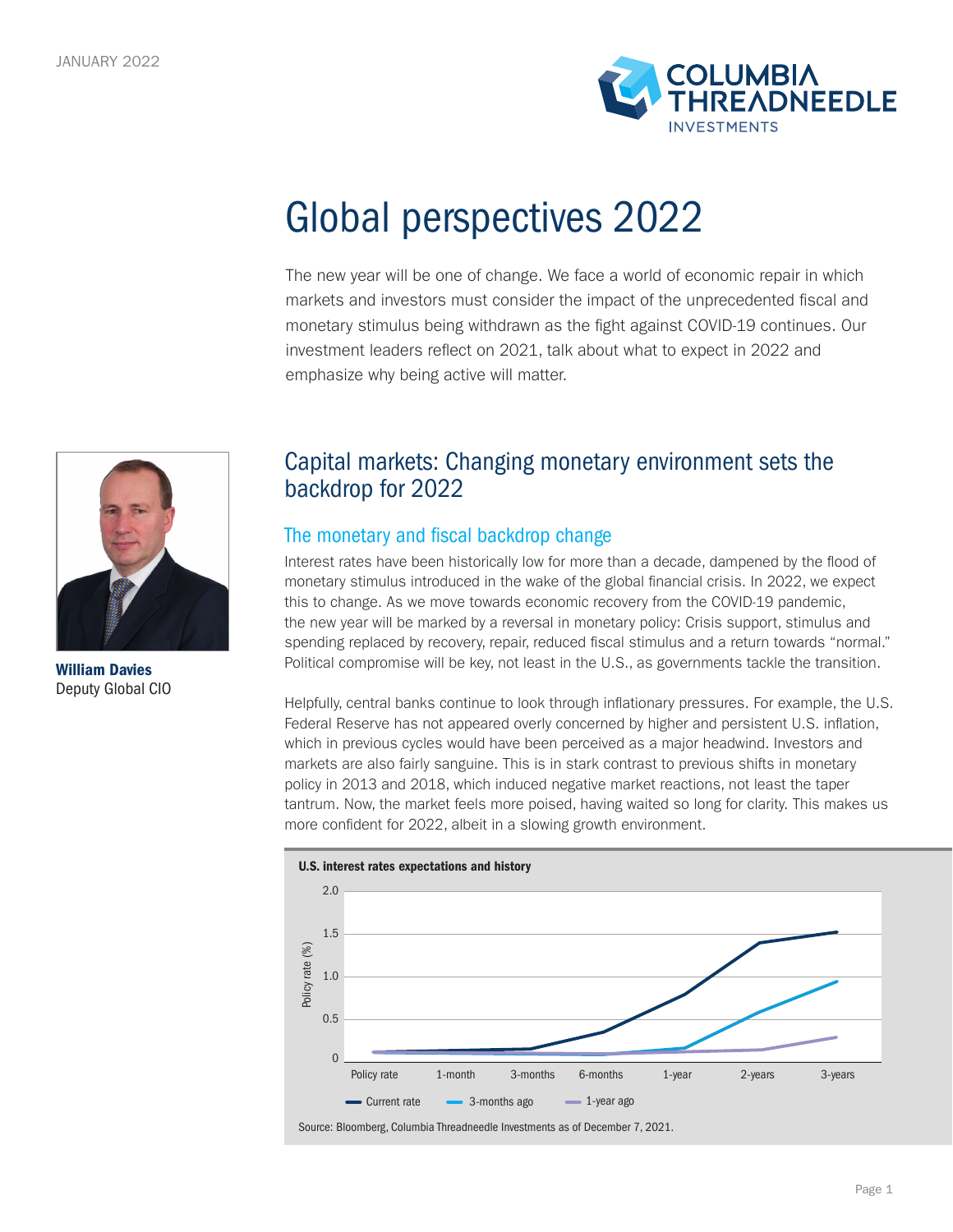One reason we believe inflation will fall in 2022 is improvements in the supply chain. Regardless of whether you believe COVID or other structural and political factors (in Europe especially) are to blame, many of us underestimated the degree to which the supply chain would impact the corporate backdrop. It is our belief that the supply chain headwinds will continue to become less dominant in 2022, but it may well be towards the latter half of the year before the positive impacts are felt.

#### Quality will out

We have seen a good recovery in earnings this year, a reflection of relatively strong balance sheet management by corporates — with stricter cost controls and strong discipline around dividends and share buybacks. The reopening trade and enduring rebound in demand has resulted in heightened cash flows, which have boosted corporate coffers, giving companies the tools to reduce leverage.

But given those supply chain bottlenecks and the persistence of inflation, it will be harder for companies to beat forecasts in the way they have in 2021. At least in the short term. For companies, we anticipate next year will be a return to the familiar cycle of earnings disappointment as opposed to positive surprises.

In previous cycles, when the yield curve has flattened, the impact on equities has shown investors seeking quality companies that could survive any impending rates shock. As we near the end of 2021, we have seen the yield curve steepen, flatten and rise across the curve again. And that has led to a more mixed scenario in terms of what is leading the market. We do not see that changing in the short term, but some areas that outperformed more recently might struggle, such as "meme" stocks — those that become popular among retail investors through social media platforms. The companies we like — quality businesses with solid balance sheets and competitive advantages — stand a better chance of weathering volatility.

#### Regions

Looking regionally, many investors have turned away from China this year because of its well-publicized regulatory crackdown coupled with an imbalanced property market. We recognize the concerns about regulation, not to mention COVID outbreaks, extreme weather affecting food production and transportation, and slowing growth. But China recovered first from COVID and did so with a tighter policy framework than other regions. While growth in the country is of major concern, it increases the likelihood of Chinese authorities providing stimulus in 2022. There is opportunity in China (and the rest of the emerging markets universe), but it requires fundamental research and a bottom up approach — building portfolios company-by-company — rather than a thematic approach.

In Japan, Prime Minister Fumio Kishida does not represent a positive catalyst in the way Shinzo Abe did. Without this political spark and the expectation of meaningful change, Japan has become a less exciting region for us as investors, notwithstanding improvements in supply chains that will help the country's industrial nature. That said, as active investors we are not devoid of opportunities and there is often more breadth in the Japanese market than we give it credit for, not least in the technology and service sectors. The latter is unusual given COVID, but there are ongoing initiatives designed to improve productivity that are unearthing opportunities for us.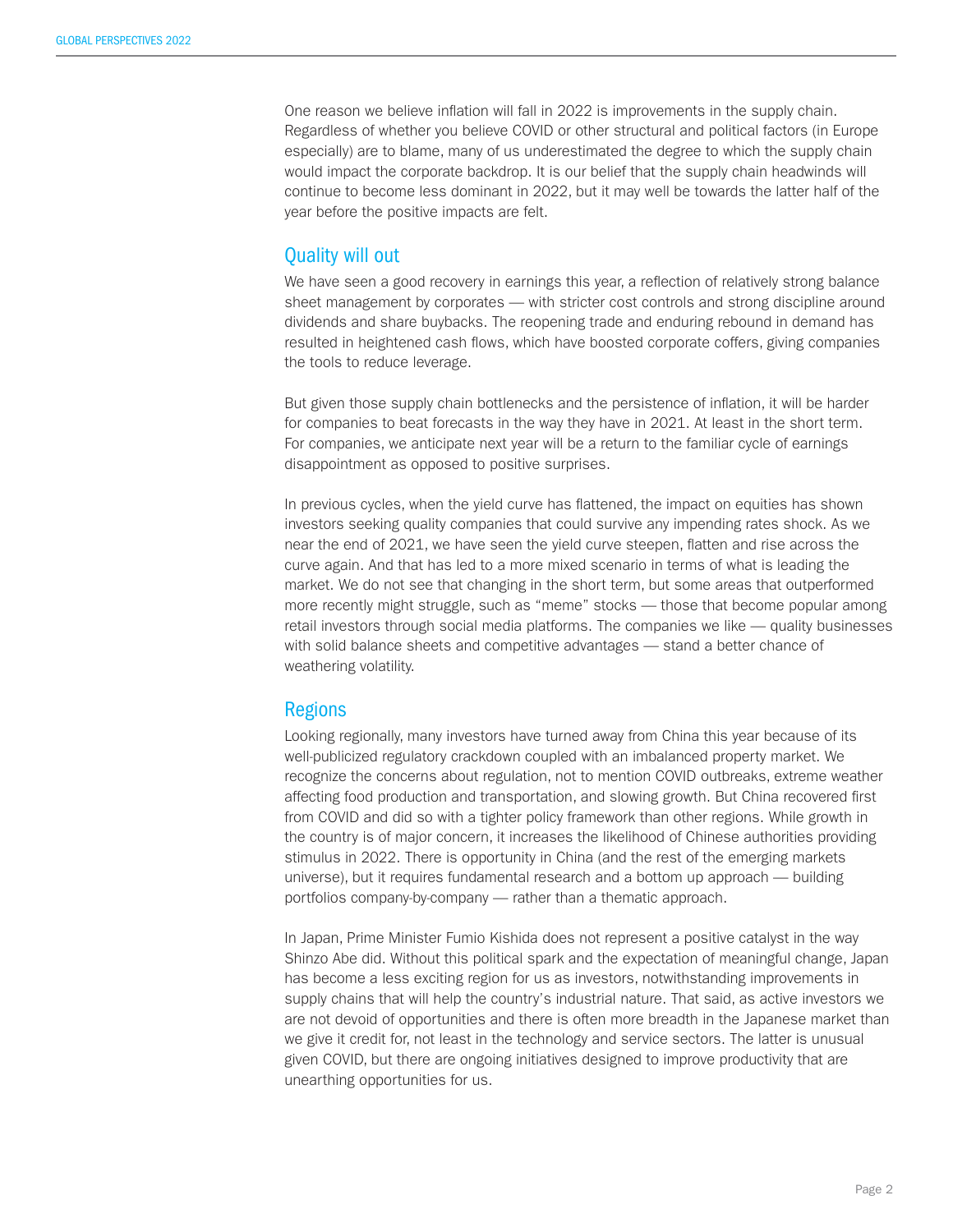Looking to Europe, we expect strong growth, albeit with the potential for supply chain shocks — already evident in the lack of truck drivers and the reduced labor pool. These factors will likely lead to higher than anticipated inflation and peak stimulus. There is also a theme of change in the region: Angela Merkel in Germany remains a strong presence, but has stepped down. Germany, now led by the SPD's Olaf Scholz along with the Greens and FDP, could see more volatility and a preponderance of stimulus. There will also be a presidential election in France in April, and French elections are notoriously difficult to predict. These events will be market influencers, but to what extent it is difficult to estimate.



Melda Mergen, CFA Global Head of Equities

## Equity: A bumpy ride higher for equities

The coronavirus continues to introduce uncertainty, but investors should expect cyclicals continue to outperform in the first half of the year, especially because of ongoing economic reopening and above-average GDP growth. We should expect a focus on COVID and a return to normal life to continue in 2022. Gauging a company's exposure to lingering COVID impacts — and lasting changes — will be an important component of research in the year ahead. Here are the key catalysts for equity markets in 2022:

#### Supply chain disruptions will start to improve — eventually

We expect elements of the supply chain to improve over the course of 2022, but there is still a significant backlog to work through and wide variation in companies' access to materials and success in passing costs on to consumers. The seized gears of the supply chain caused many to speculate that the world would move manufacturing away from China or even onshore production. But the considerable capex required to drive that radical change seems unlikely. What is likely to change is how much inventory companies decide to hold, and that means focusing on inventory levels and pricing power as part of fundamental research takes on heightened importance.

#### Higher rates, lower valuations?

Historically, higher interest rates have correlated with lower equity valuations. Higher interest rates in 2022 could put equity multiples under pressure, which means it's important to know what you are paying for. For investors whose value exposure is below their strategic allocation, 2022 is a good environment to increase that allocation. That said, cheap is not an investment thesis; in an environment of greater dispersion, understanding the fundamentals of a company relative to the price is essential.

#### Investing in the U.S. versus elsewhere

Equities are expensive in most regions. But on a relative basis, valuation metrics are more attractive in Europe and emerging markets than the U.S. Headlines on China, and inflationary pressures may cause some anxiety around investing in emerging markets. But a strategic allocation still makes sense as long as it fits your risk tolerance.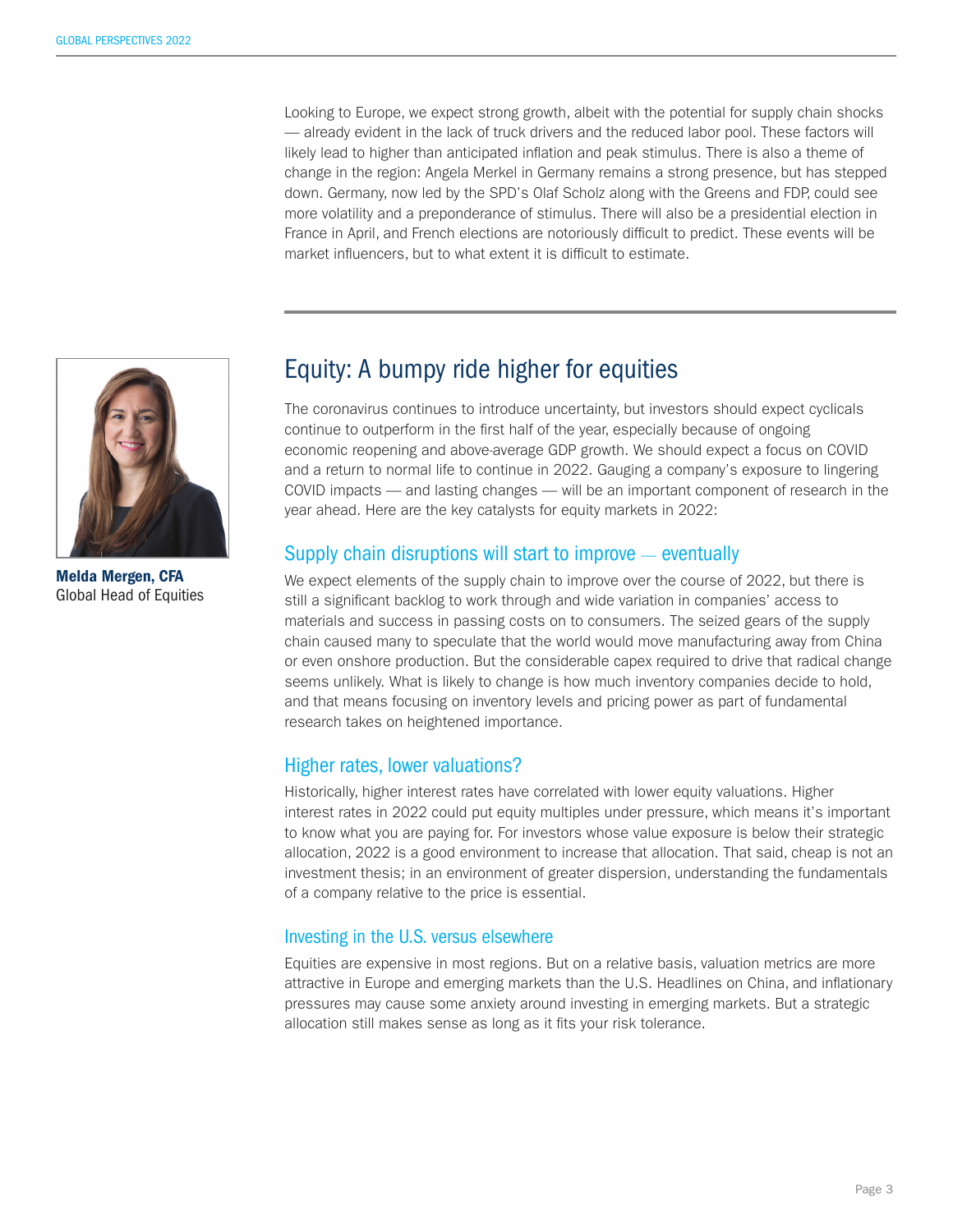

Source: Source: Columbia Threadneedle based on IBES estimates. P/E is calculated using the following indices: U.S.: The MSCI USA Index is designed to measure the performance of the large and mid cap segments of the U.S. market. Developed Markets: The MSCI Europe, Australasia, Far East (EAFE) Index is a capitalization-weighted index that tracks the total return of common stocks in 21 developed-market countries within Europe, Australasia and the Far East. Emerging Markets: The MSCI Emerging Markets Index (EMI) is a free float-adjusted market capitalization index that is designed to measure equity market performance in the global emerging markets. It is not possible to invest directly in an index.

#### Real capital is flowing to responsible investment

Responsible investment has been rising over the past few years and that will continue to accelerate in 2022. Environmental challenges like a warmer climate, limited water or wildfires all pose risks to companies. Considering these risks throughout the fundamental research process can protect portfolios.

#### A bumpy ride higher

We expect headline risk in 2022 — especially around inflation, interest rates and energy prices. We don't see a catalyst for a big equity swoon, but that doesn't mean we get to a place that's higher than the beginning of the year smoothly. We expect greater dispersion among winners and losers, because of the stresses of supply chains, inflation (and the cost of doing business), and higher rates. Investors need to be selective about what they own.



Gene Tannuzzo, CFA Global Head of Fixed Income

## Fixed income: Focus on improving corporate and consumer balance sheets

As we see central banks pare asset purchases, we expect a very different backdrop for short-term interest rates, pricing in rate hikes for most major central banks. We also expect the market narrative to transition to the traditional expansionary phase of the business cycle. This waning monetary support, coupled with expensive starting valuations, warrants a more selective approach to fixed income in 2022:

#### From recovery to expansion

In 2022, we expect the market narrative to transition from the "shock and awe" of the pandemic to the traditional expansionary phase of the business cycle. In this stage, bond investors benefit far less from owning generic market risk as central banks move toward the exits. A much more targeted approach, focused on improving corporate and consumer balance sheets should lead to better outcomes in 2022.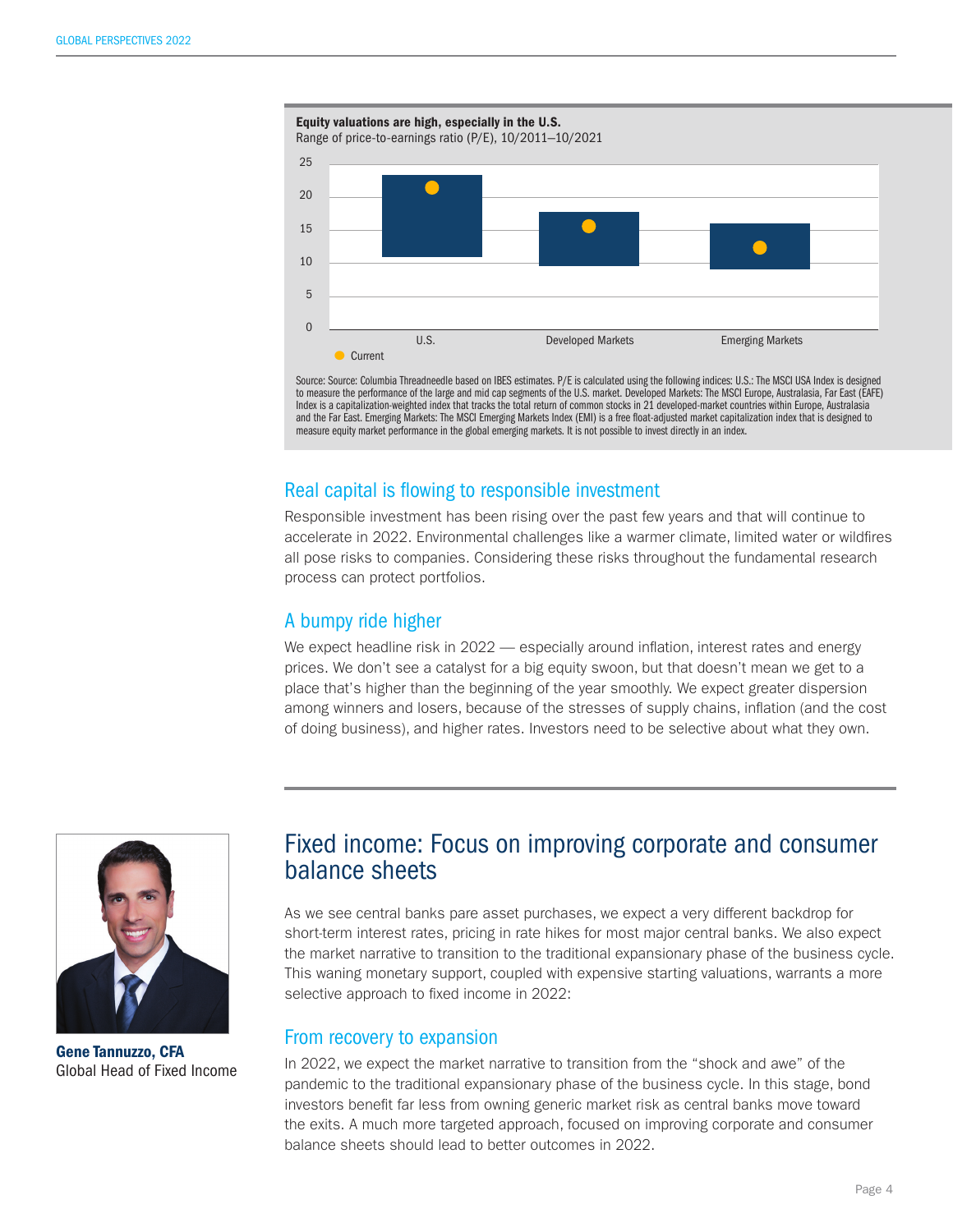#### Star potential

During recessions, it's common for rating agencies to downgrade companies whose economic fortunes start to dim. The volume of these "fallen angels" during the pandemic was historic — \$184 billion of corporate debt lost its investment-grade status. Aggressive management of costs, capital expenditures, dividends, share buybacks and capital structures all helped stabilize corporate cash balances. As demand steadily returned, profit margins and free cash flow grew rapidly, allowing companies to pay down debt and improve credit quality. We believe 2022 will be a strong year for "rising stars" as many high-yield companies achieve investment-grade status. In an environment where price appreciation appears muted, rising star candidates could represent a rare opportunity for gains. Risk premiums between BB- and BBB-rated bonds still offer value and prices could rise as investors anticipate higher ratings.



#### Off benchmark benefits

The COVID-induced liquidity wave pushed investors back into financial markets globally and drove valuations to historically expensive levels across most liquid bond markets. The notable exceptions are bonds that are less liquid, less followed or less benchmarked. This is particularly true in structured credit and municipal bonds. Nearly 40% of mortgage- and asset-backed securities are not included in any benchmark, including most of the higher yielding opportunities in that universe. The same dynamic occurs in the municipal bond space, where a high degree of fragmentation, small issue sizes and frequent absence of credit ratings mean that muni benchmarks don't include a lot of the opportunity set.